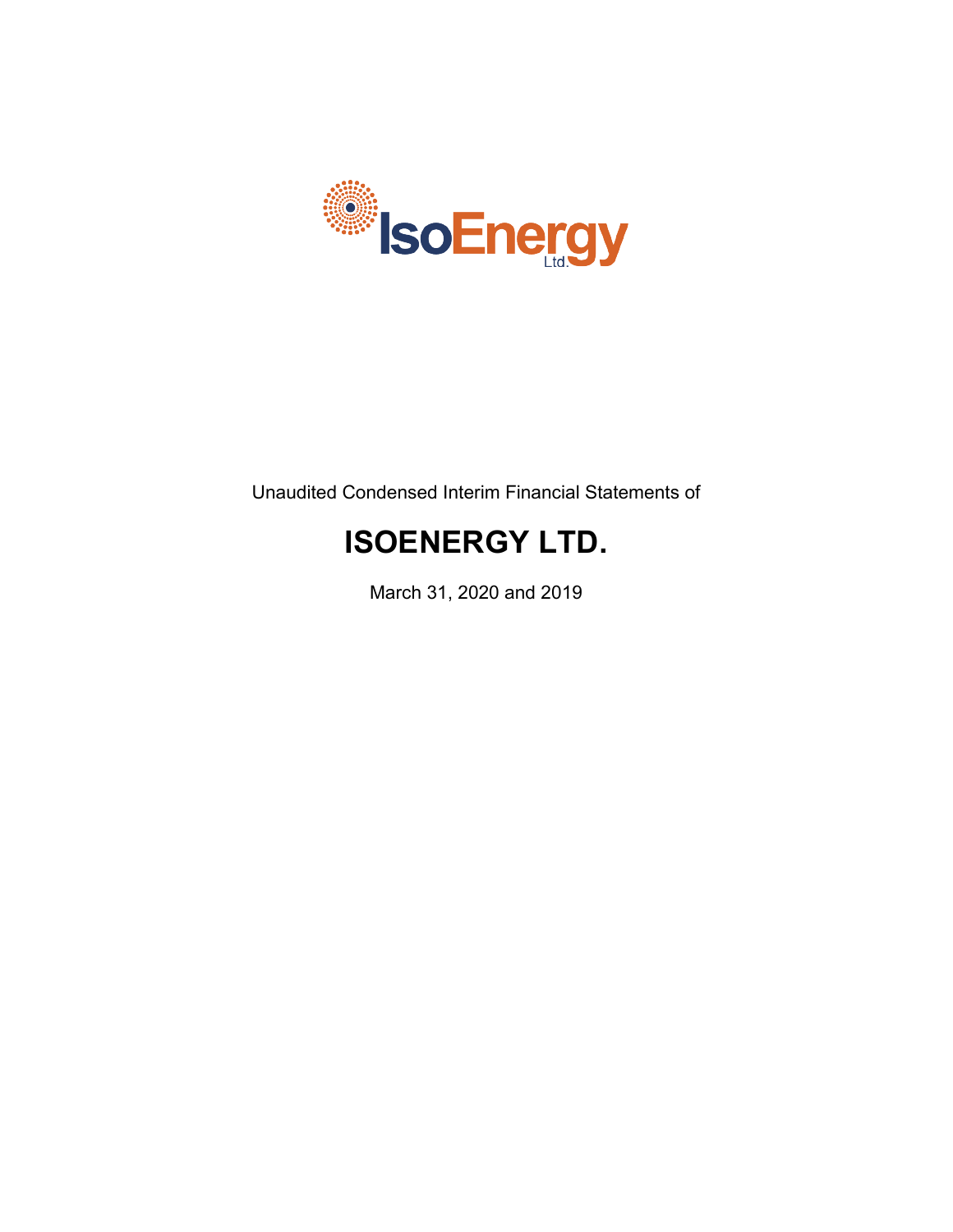#### **ISOENERGY LTD. CONDENSED INTERIM STATEMENTS OF FINANCIAL POSITION (Unaudited)** (Expressed in Canadian Dollars)

As at

|                                          | <b>Note</b>    | March 31, 2020   |    | December 31, 2019 |
|------------------------------------------|----------------|------------------|----|-------------------|
| <b>ASSETS</b>                            |                |                  |    |                   |
| <b>Current</b>                           |                |                  |    |                   |
| Cash                                     |                | \$<br>3,722,561  | \$ | 6,587,075         |
| Accounts receivable                      |                | 194,047          |    | 24,539            |
| Prepaid expenses                         |                | 163,010          |    | 184,245           |
|                                          |                | 4,079,618        |    | 6,795,859         |
| <b>Non-Current</b>                       |                |                  |    |                   |
| Deposit                                  |                | 9,274            |    | 9,274             |
| Equipment                                | 5              | 214,205          |    | 232,132           |
| Exploration and evaluation assets        | 6              | 50,230,181       |    | 47,966,888        |
| <b>TOTAL ASSETS</b>                      |                | \$<br>54,533,278 | \$ | 55,004,153        |
|                                          |                |                  |    |                   |
| <b>LIABILITIES</b>                       |                |                  |    |                   |
| <b>Current</b>                           |                |                  |    |                   |
| Accounts payable and accrued liabilities |                | \$<br>328,364    | \$ | 355,335           |
| Current portion of lease liability       | $\overline{7}$ | 66,745           |    | 66,745            |
| Flow-through share premium liability     | 8              | 85,769           |    | 227,522           |
|                                          |                | 480,878          |    | 649,602           |
| <b>Non-Current</b>                       |                |                  |    |                   |
| Long-term lease liability                | $\overline{7}$ | 128,475          |    | 142,486           |
| Deferred income tax liability            | 9              | 1,166,037        |    | 725,066           |
| <b>TOTAL LIABILITIES</b>                 |                | 1,775,390        |    | 1,517,154         |
|                                          |                |                  |    |                   |
| <b>EQUITY</b>                            |                |                  |    |                   |
| Share capital                            | 10             | 58,744,249       |    | 58,740,682        |
| Share option reserve                     | 10             | 3,616,309        |    | 3,412,971         |
| Warrant reserve                          | 10             | 354,980          |    | 356,233           |
| <b>Deficit</b>                           |                | (9,957,650)      |    | (9,022,887)       |
| <b>TOTAL EQUITY</b>                      |                | 52,757,888       |    | 53,486,999        |
| <b>TOTAL LIABILITIES AND EQUITY</b>      |                | \$<br>54,533,278 | \$ | 55,004,153        |

**Nature of operations (Note 2) Commitments (Notes 7 and 8)**

The accompanying notes are an integral part of the condensed interim financial statements These condensed interim financial statements were authorized for issue by the Board of Directors on May 6, 2020

**Craig Parry, CEO, Director Trevor Thiele, Director**

**"***Craig Parry***" "***Trevor Thiele***"**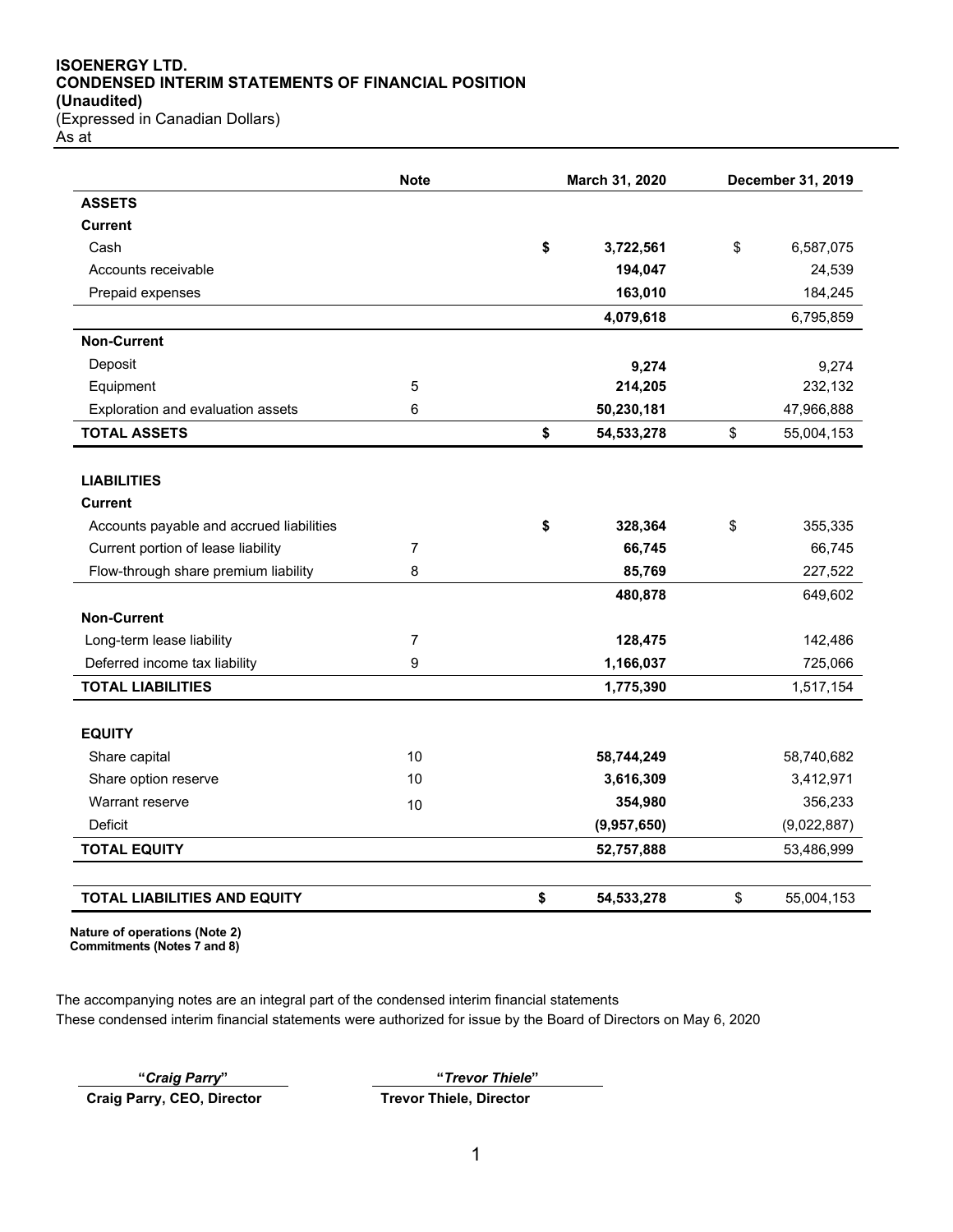#### **ISOENERGY LTD. CONDENSED INTERIM STATEMENTS OF LOSS AND COMPREHENSIVE LOSS (Unaudited)** (Expressed in Canadian Dollars) For the three months ended March 31

|                                                                             | <b>Note</b> | 2020             | 2019             |
|-----------------------------------------------------------------------------|-------------|------------------|------------------|
| <b>General and administrative costs</b>                                     |             |                  |                  |
| Share-based compensation                                                    | 10, 11      | \$<br>142,486    | \$<br>63,098     |
| Administrative salaries, contract and director fees                         | 11          | 176,515          | 161,636          |
| Investor relations                                                          |             | 149,460          | 104,314          |
| Office and administrative                                                   |             | 38,211           | 46,444           |
| Professional and consultant fees                                            |             | 59,173           | 60,488           |
| Travel                                                                      |             | 40,446           | 25,816           |
| Public company costs                                                        |             | 41,235           | 20,952           |
| Depreciation expense                                                        |             | 15,528           | 15,173           |
| Total general and administrative costs                                      |             | (663, 054)       | (497, 921)       |
| Interest income                                                             |             | 22,549           | 17,952           |
| Interest on lease liability                                                 |             | (2,615)          | (3, 194)         |
| Rental income                                                               |             | 7,576            | 7,576            |
| Loss from operations                                                        |             | (635, 544)       | (475, 587)       |
| Deferred income tax expense                                                 | 9           | (299, 219)       | (77, 281)        |
| Loss and comprehensive loss                                                 |             | \$<br>(934, 763) | \$<br>(552, 868) |
| Loss per common share – basic and diluted                                   |             | \$<br>(0.01)     | \$<br>(0.01)     |
| Weighted average number of common shares<br>outstanding - basic and diluted |             | 84,268,865       | 68,363,868       |

The accompanying notes are an integral part of the condensed interim financial statements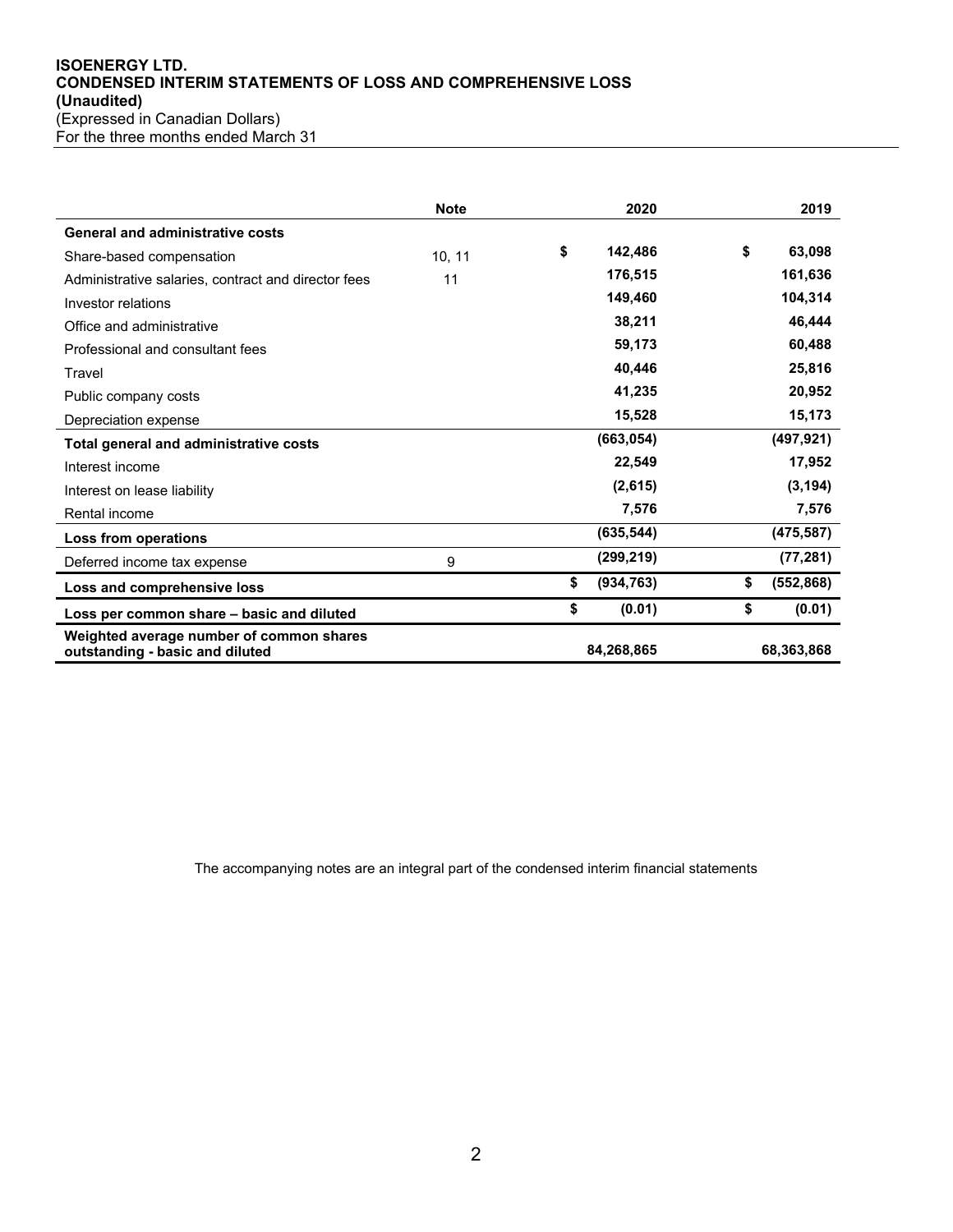#### **ISOENERGY LTD. CONDENSED INTERIM STATEMENTS OF CHANGES IN EQUITY (Unaudited)** (Expressed in Canadian Dollars)

|                                              | <b>Note</b> | Number of<br><b>Common</b><br><b>Shares</b> | <b>Share</b><br>Capital | <b>Option</b><br>reserve | Warrant<br>reserve |          | <b>Deficit</b> | Total        |
|----------------------------------------------|-------------|---------------------------------------------|-------------------------|--------------------------|--------------------|----------|----------------|--------------|
| Balance as at January 1, 2019                |             | 68,363,868                                  | \$52,533,694            | \$3,075,648              | \$                 | 305,937  | \$(6,860,622)  | \$49,054,657 |
| Share-based payments                         | 10          | $\blacksquare$                              |                         | 91,601                   |                    | ٠        |                | 91,601       |
| Loss for the period                          |             | $\blacksquare$                              | $\blacksquare$          |                          |                    | ۰        | (552, 868)     | (552, 868)   |
| Balance as at March 31, 2019                 |             | 68,363,868                                  | \$52,533,694            | \$3,167,249              | \$                 | 305,937  | \$(7,413,490)  | \$48,593,390 |
| Balance as at January 1, 2020                |             | 84,267,500                                  | \$58,740,682            | \$3,412,971              | \$                 | 356,233  | \$(9,022,887)  | \$53,486,999 |
| Shares issued on the exercise<br>of warrants | 10          | 6,089                                       | 3,567                   |                          |                    | (1, 253) |                | 2,314        |
| Share-based payments                         | 10          |                                             |                         | 203,338                  |                    |          |                | 203,338      |
| Loss for the period                          |             | $\blacksquare$                              |                         |                          |                    | ۰        | (934, 763)     | (934, 763)   |
| Balance as at March 31, 2020                 |             | 84,273,589                                  | \$58,744,249            | \$3,616,309              | \$                 | 354,980  | \$(9,957,650)  | \$52,757,888 |

The accompanying notes are an integral part of the condensed interim financial statements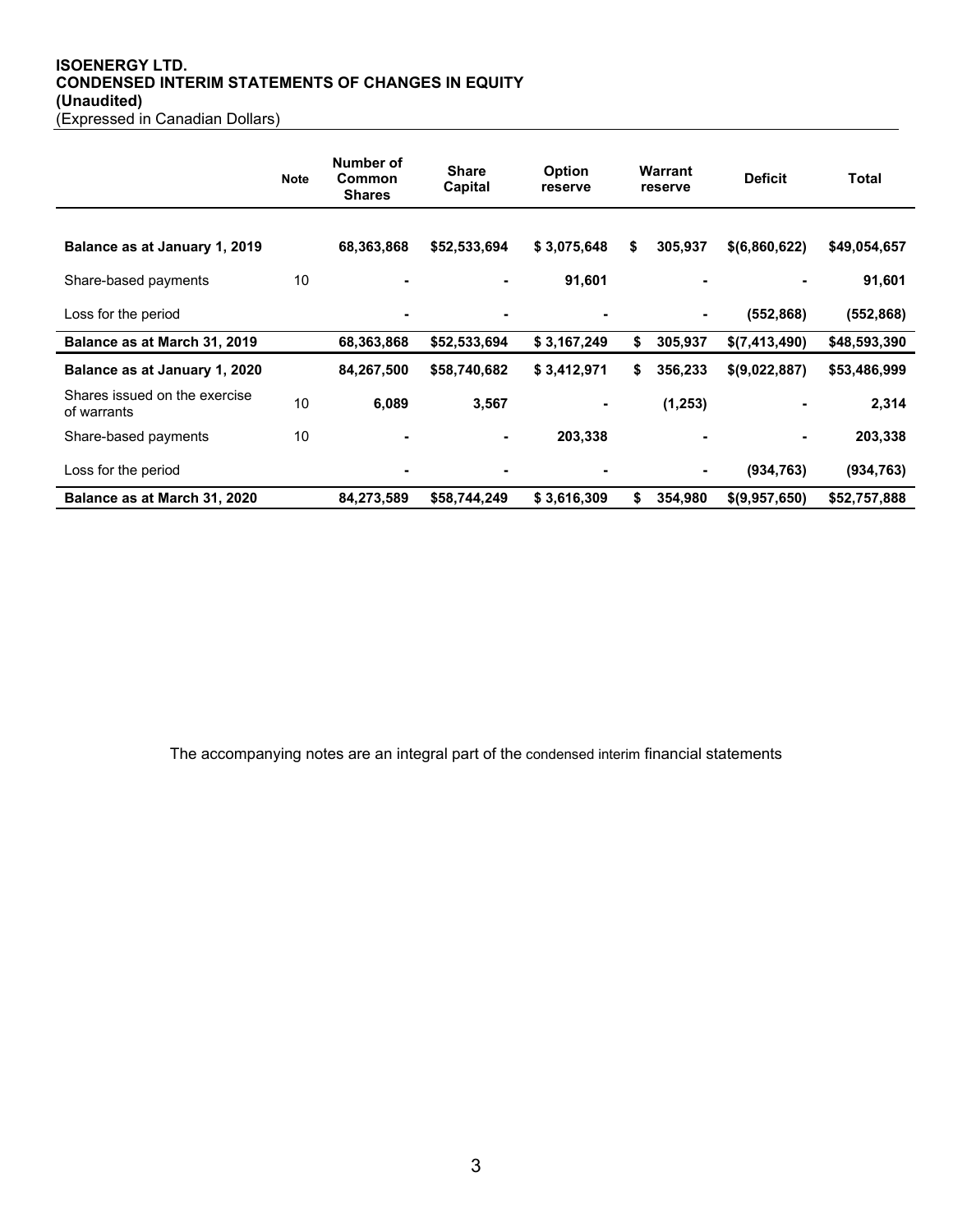#### **ISOENERGY LTD. CONDENSED INTERIM STATEMENTS OF CASH FLOWS (Unaudited)** (Expressed in Canadian Dollars)

For the three months ended March 31

|                                                                                           | 2020                | 2019                |
|-------------------------------------------------------------------------------------------|---------------------|---------------------|
| Cash flows from (used in) operating activities                                            |                     |                     |
| Loss for the period                                                                       | \$<br>(934, 763)    | \$<br>(552, 868)    |
| Items not involving cash:                                                                 |                     |                     |
| Share-based compensation                                                                  | 142,486             | 63,098              |
| Deferred income tax expense                                                               | 299,219             | 77,281              |
| Depreciation expense                                                                      | 15,528              | 15,173              |
| Interest on lease liability                                                               | 2,615               | 3,194               |
| Changes in non-cash working capital                                                       |                     |                     |
| Account receivable                                                                        | (169, 509)          | (10, 839)           |
| Prepaid expenses                                                                          | 21,235              | (42, 942)           |
| Accounts payable and accrued liabilities                                                  | (23, 936)           | (140, 858)          |
|                                                                                           | \$<br>(647,125)     | \$<br>(588,761)     |
| Cash flows used in investing activities<br>Additions to exploration and evaluation assets | \$<br>(2, 171, 879) | \$<br>(1,450,560)   |
| Acquisition of exploration and evaluation assets                                          |                     |                     |
|                                                                                           | (31, 198)           |                     |
|                                                                                           | \$<br>(2, 203, 077) | \$<br>(1, 450, 560) |
| Cash flows from (used in) financing activities                                            |                     |                     |
| Proceeds on exercise of warrants                                                          | \$<br>2,314         | \$                  |
| Lease liability payments:                                                                 |                     |                     |
| Principal                                                                                 | (14, 011)           | \$<br>(11, 959)     |
| Interest                                                                                  | (2,615)             | (3, 194)            |
|                                                                                           | \$<br>(14, 312)     | \$<br>(15, 153)     |
| Change in cash                                                                            | \$<br>(2,864,514)   | \$<br>(2,054,474)   |
| Cash, beginning of period                                                                 | 6,587,075           | 6,405,256           |
| Cash, end of period                                                                       | \$<br>3,722,561     | \$<br>4,350,782     |

The accompanying notes are an integral part of the condensed interim financial statements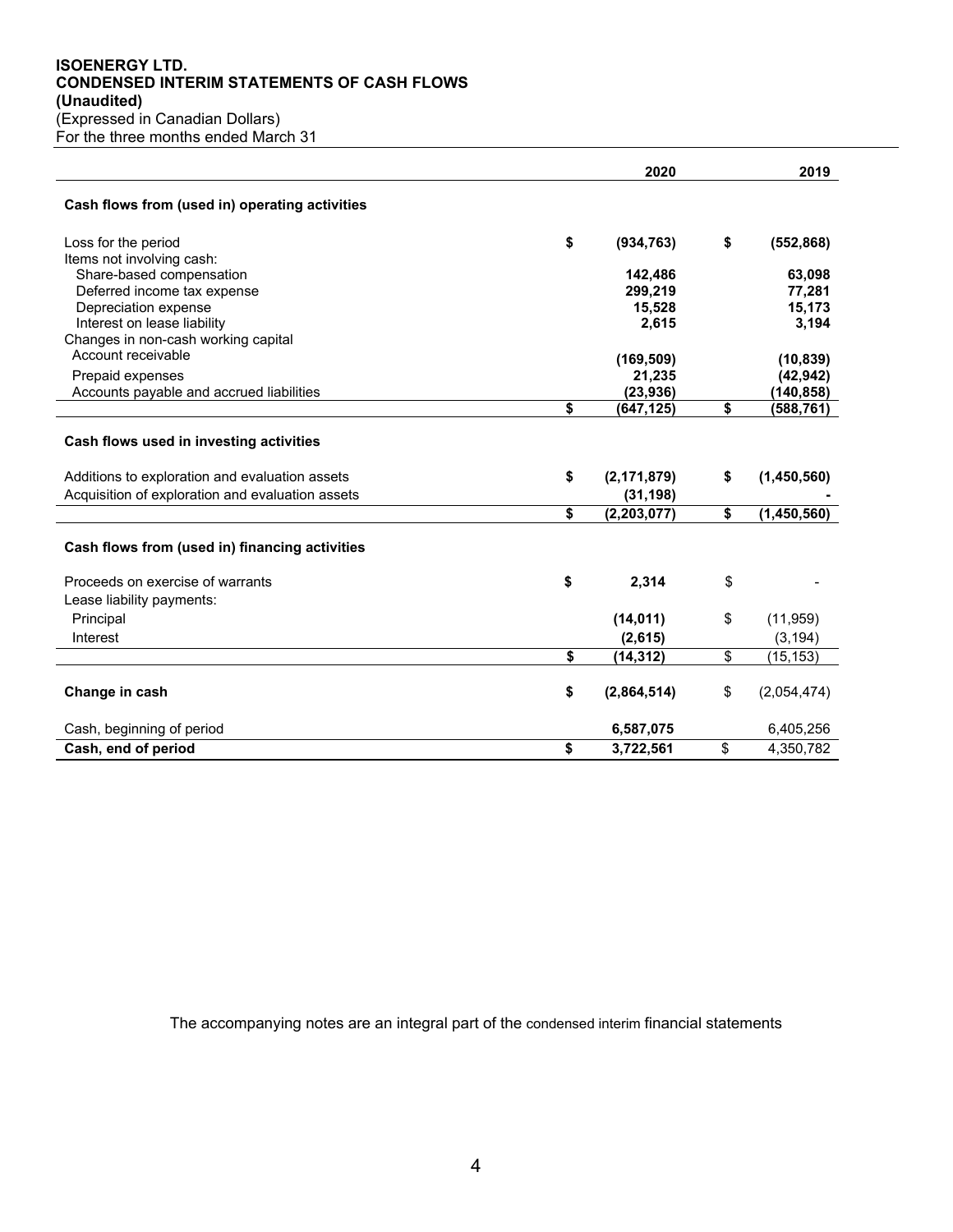## **1. REPORTING ENTITY**

IsoEnergy Ltd. ("**IsoEnergy**", or the "**Company**") is an exploration stage entity engaged in the acquisition, exploration and evaluation of uranium properties in Canada. The Company's registered and records office is located on the 10<sup>th</sup> Floor, 595 Howe Street, Vancouver, BC, V6C 2TS. The Company's common shares are listed on the TSX Venture Exchange (the "**TSXV**").

As of March 31, 2020, the Company did not have any subsidiaries and NexGen Energy Ltd ("**NexGen**") holds 52.03% of IsoEnergy's outstanding common shares.

## 2. **NATURE OF OPERATIONS**

As an exploration stage company, the Company does not have revenues and historically has recurring operating losses. As at March 31, 2020, the Company had accumulated losses of \$9,957,650 and working capital of \$3,684,509 (working capital is defined as current assets less accounts payable and accrued liabilities and the current portion lease liability). The Company depends on external financing for its operational expenses.

The business of exploring for and mining of minerals involves a high degree of risk. As an exploration company, IsoEnergy is subject to risks and challenges similar to companies at a comparable stage. These risks include, but are not limited to, negative operating cash flow and dependence on third party financing; the uncertainty of additional financing; the limited operating history of IsoEnergy; the lack of known mineral resources or reserves; the influence of a large shareholder; alternate sources of energy and uranium prices; aboriginal title and consultation issues; risks related to exploration activities generally; reliance upon key management and other personnel; title to properties; uninsurable risks; conflicts of interest; permits and licenses; environmental and other regulatory requirements; political regulatory risks; competition; and the volatility of share prices.

During March 2020, several measures have been implemented in Canada and the rest of the world in response to the increased impact from novel coronavirus (COVID-19). The Company continues to operate our business at this time. While the impact of COVID-19 is expected to be temporary, the current circumstances are dynamic and the impacts of COVID-19 on our business operations cannot be reasonably estimated at this time and we anticipate this could have an adverse impact on our business, results of operations, financial position and cash flows in 2020. A program of core drilling at the Hurricane Zone on the Larocque East property is tentatively planned for the summer 2020 drilling season. The scope and timing of the program has yet to be determined, as these may be impacted by the COVID-19 pandemic.

These condensed interim financial statements have been prepared using IFRS applicable to a going concern, which assumes that the Company will be able to realize its assets and discharge its liabilities in the normal course of business for the foreseeable future. The ability of the Company to continue as a going concern is dependent on its ability to obtain financing and achieve future profitable operations.

The underlying value of IsoEnergy's exploration and evaluation assets is dependent upon the existence and economic recovery of mineral resources or reserves and is subject to, but not limited to, the risks and challenges identified above. Changes in future business conditions or the failure to raise additional funds could require the Company to reduce its planned activities or require material write-downs of the carrying value of IsoEnergy's exploration and evaluation assets.

## **3. BASIS OF PRESENTATION**

#### **Statement of Compliance**

These condensed interim financial statements for the period ended March 31, 2020, including comparatives, have been prepared in accordance with International Accounting Standard ("**IAS**") 34 Interim Financial Reporting. They do not include all of the information required by International Financial Reporting Standards ("**IFRS**") for annual financial statements and should be read in conjunction with the audited annual financial statements for the year ended and as at December 31, 2019.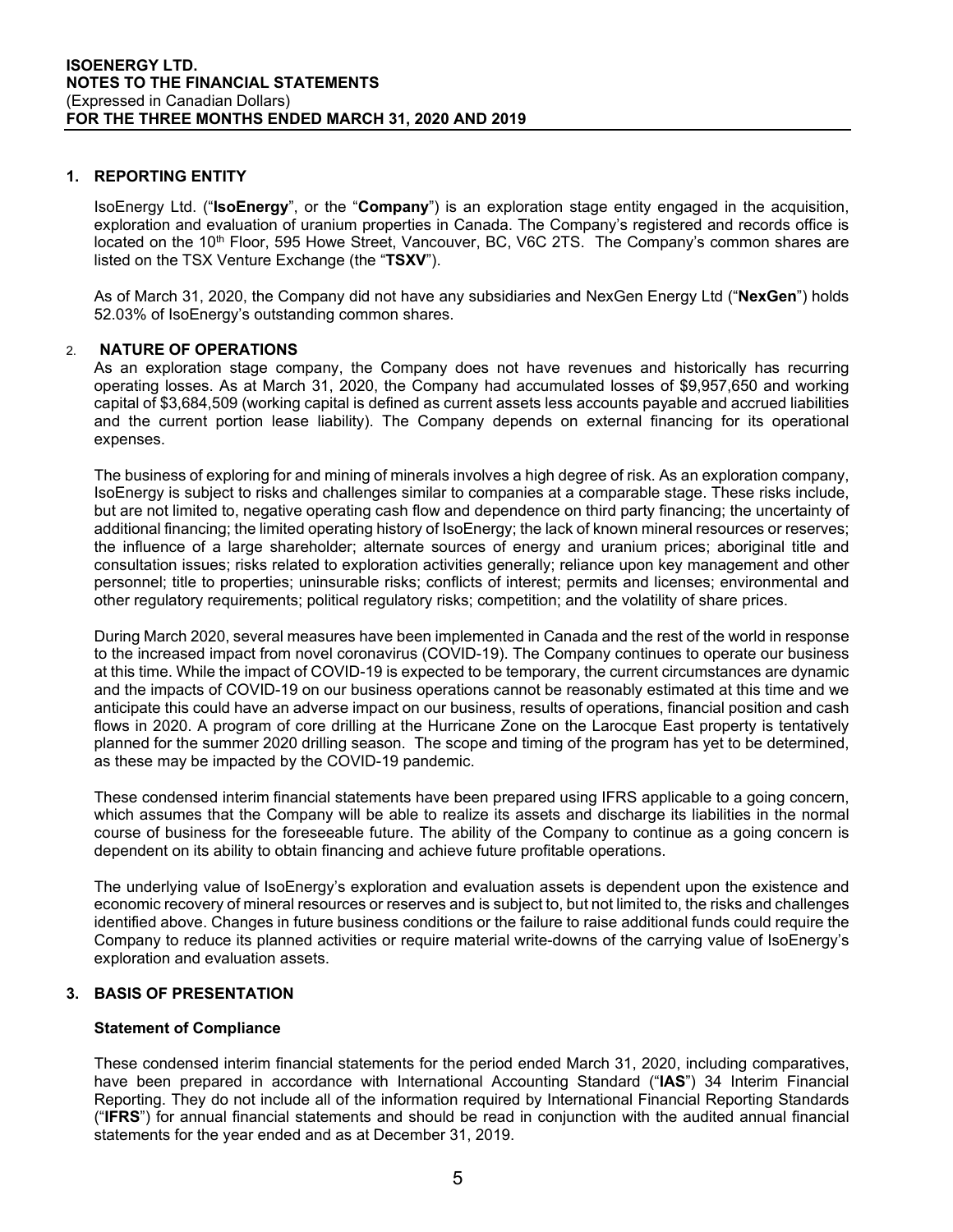## **3. BASIS OF PRESENTATION (continued)**

#### **Basis of Presentation**

These financial statements have been prepared on a historical cost basis, except for certain financial instruments which have been measured at fair value. In addition, these financial statements have been prepared using the accrual basis of accounting except for cash flow information. All monetary references expressed in these financial statements are references to Canadian dollar amounts ("\$"). These financial statements are presented in Canadian dollars, which is the functional currency of the Company.

#### **Critical accounting judgments, estimates and assumptions**

The preparation of the consolidated financial statements requires management to make judgments, estimates and assumptions that affect the reported amounts of assets, liabilities, and contingent liabilities at the date of the financial statements and the reported amounts of revenues and expenses during the reporting period. Estimates and assumptions are continuously evaluated and are based on management's experience and other factors, including expectations of future events that are believed to be reasonable in the circumstances. Uncertainty about these judgments, estimates and assumptions could result in outcomes that require a material adjustment to the carrying amount of the asset or liability affected in future periods.

Information about significant areas of judgement and estimation uncertainty considered by management in preparing the financial statements are set out in Note 3 to the audited financial statements for the year ended December 31, 2019 and have been consistently followed in preparation of these condensed interim financial statements.

#### **4. SIGNIFICANT ACCOUNTING POLICIES**

The accounting policies followed by the Company are set out in Note 4 to the audited financial statements for the year ended December 31, 2019 and have been consistently followed in preparation of these condensed interim financial statements.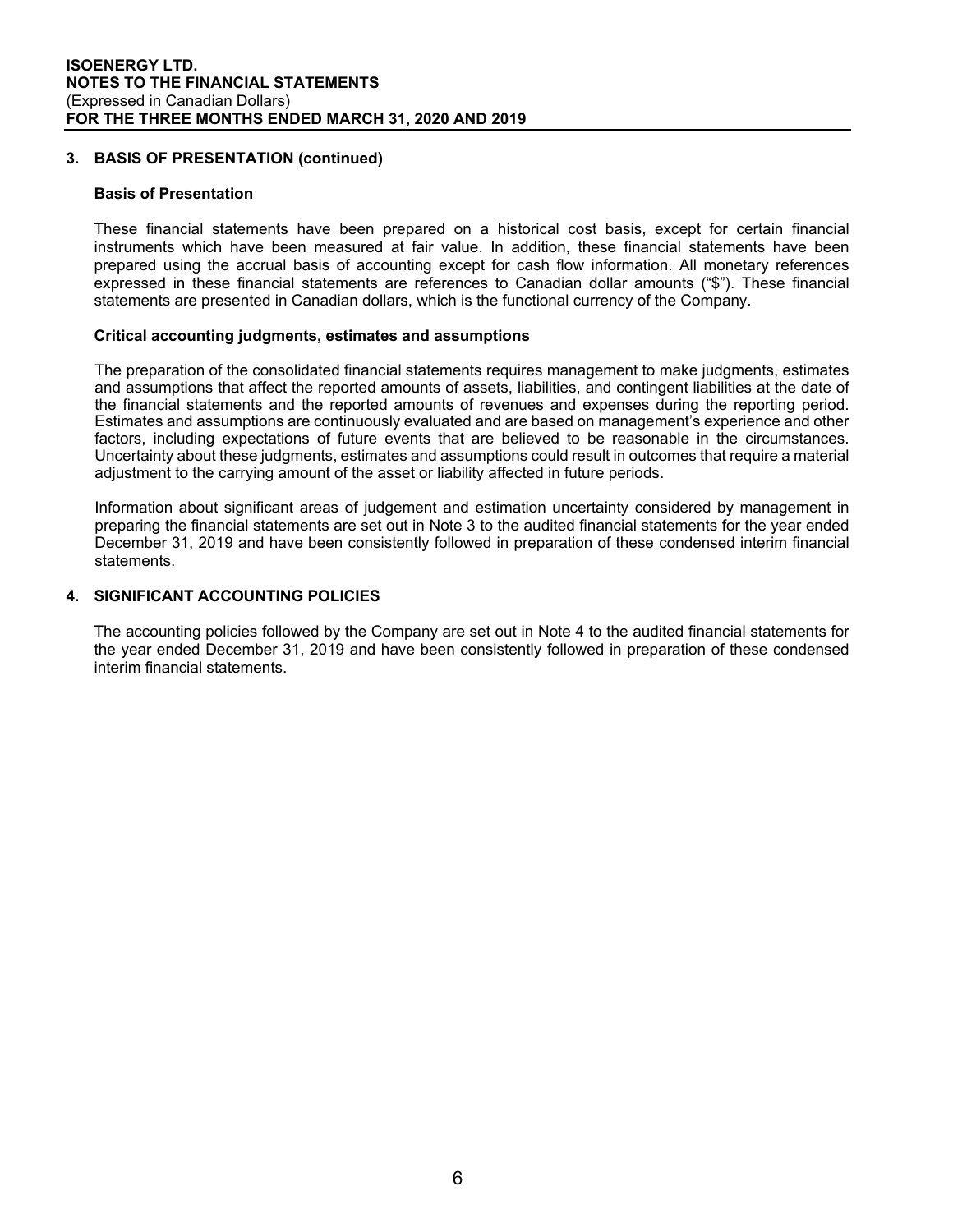# **5. PROPERTY AND EQUIPMENT**

The following is a summary of the carrying values of equipment:

|                                                     |    | Right-of-<br>use asset | <b>Software</b> | Field<br>equipment | <b>Office</b><br>furniture | Total         |
|-----------------------------------------------------|----|------------------------|-----------------|--------------------|----------------------------|---------------|
| Cost                                                |    |                        |                 |                    |                            |               |
| Balance, January 1, 2019                            | \$ |                        | \$64,947        | \$27,092           | \$13,103                   | \$<br>105,142 |
| Additions                                           |    |                        |                 | 14,336             |                            | 14,336        |
| Asset recognized on adoption<br>of IFRS 16 (Note 7) |    | 259,512                |                 |                    |                            | 259,512       |
| Balance, December 31, 2019<br>and March 31, 2020    | \$ | 259,512                | \$64,947        | \$41,428           | \$13,103                   | \$<br>378,990 |
| <b>Accumulated depreciation</b>                     |    |                        |                 |                    |                            |               |
| Balance, January 1, 2019                            |    |                        | 55,005          | 14,044             | 7,895                      | 76,944        |
| Depreciation                                        |    | 58,799                 | 4,970           | 4,251              | 1,894                      | 69,914        |
| Balance, December 31, 2019                          | \$ | 58,799                 | \$59,975        | \$18,295           | \$<br>9,789                | \$<br>146,858 |
| Depreciation                                        |    | 14,699                 | 1,242           | 1,157              | 829                        | 17,927        |
| Balance, March 31, 2020                             | \$ | 73,498                 | 61,217          | 19,452             | 10,618                     | 164,785       |
| Net book value:                                     |    |                        |                 |                    |                            |               |
| Balance, December 31, 2019                          | \$ | 200,713                | 4,972<br>\$     | \$23,133           | 3,314<br>\$                | \$<br>232,132 |
| Balance, March 31, 2020                             | S  | 186,014                | 3,730<br>\$     | \$21,976           | 2,485<br>\$                | \$<br>214,205 |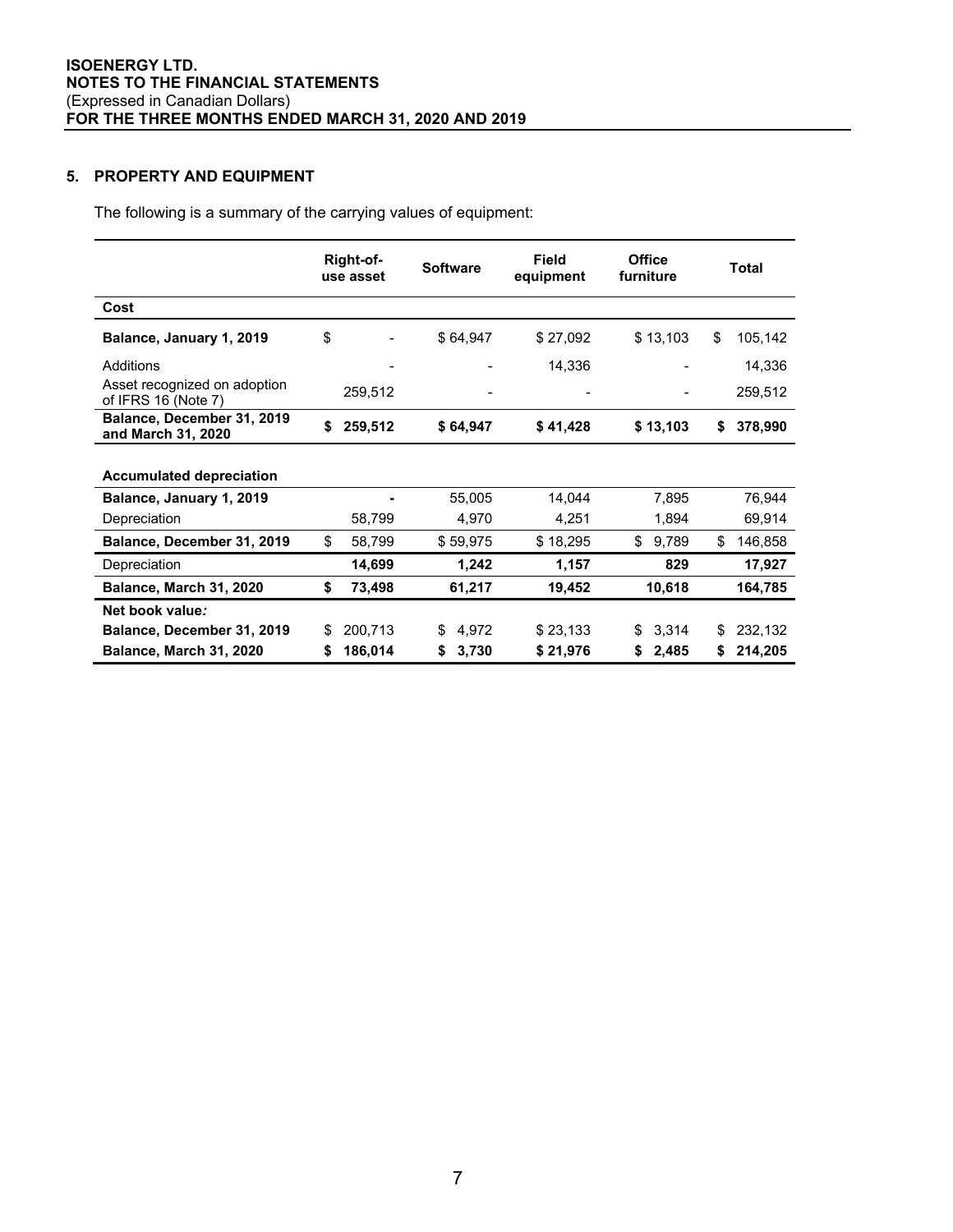## **6. EXPLORATION AND EVALUATION ASSETS**

The following is a summary of the carrying value of the acquisition costs and expenditures on the Company's exploration and evaluation assets:

|                             | <b>Note</b> | For the three months<br>ended March 31, 2020 | For the year ended<br>December 31, 2019 |            |  |
|-----------------------------|-------------|----------------------------------------------|-----------------------------------------|------------|--|
| <b>Acquisition costs:</b>   |             |                                              |                                         |            |  |
| Balance, opening            |             | \$<br>35,298,069                             | \$                                      | 35,284,839 |  |
| <b>Additions</b>            | a           | 31,198                                       |                                         | 14,077     |  |
| Impairments                 | b           |                                              |                                         | (847)      |  |
| Balance, closing            |             | \$<br>35,329,267                             | \$                                      | 35,298,069 |  |
| Deferred exploration costs: |             | \$                                           |                                         |            |  |
| Balance, opening            |             | 12,668,819                                   | \$                                      | 8,188,403  |  |
| Additions:                  |             |                                              |                                         |            |  |
| Drilling                    |             | 1,419,074                                    |                                         | 1,921,903  |  |
| Geological and geophysical  |             | 51,200                                       |                                         | 600,253    |  |
| Labour and wages            |             | 246,186                                      |                                         | 825,860    |  |
| Share-based compensation    |             | 60,852                                       |                                         | 98,474     |  |
| Geochemistry and assays     |             | 184,829                                      |                                         | 244,195    |  |
| Camp costs                  |             | 244,980                                      |                                         | 665,140    |  |
| Travel and other            |             | 24,974                                       |                                         | 138,098    |  |
| Impairments                 | b           |                                              |                                         | (13, 507)  |  |
|                             |             | \$<br>2,232,095                              | \$                                      | 4,480,416  |  |
| Balance, closing            |             | \$<br>14,900,914                             | \$                                      | 12,668,819 |  |
| <b>Total costs, closing</b> |             | \$<br>50,230,181                             | \$                                      | 47,966,888 |  |

All claims are subject to minimum expenditure commitments. The Company expects to incur the minimum expenditures to maintain the claims.

#### **(a) New claim staking**

In the three months ended March 31, 2020, the Company spent \$31,198 to stake a new 32,400-hectare uranium exploration property located in the Eastern Athabasca named Evergreen along the southeast margin of the basin, approximately 20km west of the Key Lake uranium mine/mill. During 2019 the Company spent \$14,077 to acquire, through staking, a new 8,577-hectare uranium exploration property called Collins Bay Extension, plus a new 4,218-hectare uranium exploration property located north of Larocque East called Edge.

#### **(b) Impairment**

In 2019, the Company decided not to incur expenditure limits required to maintain Fox in good standing and accordingly has impaired an amount of \$14,354 relating to that property.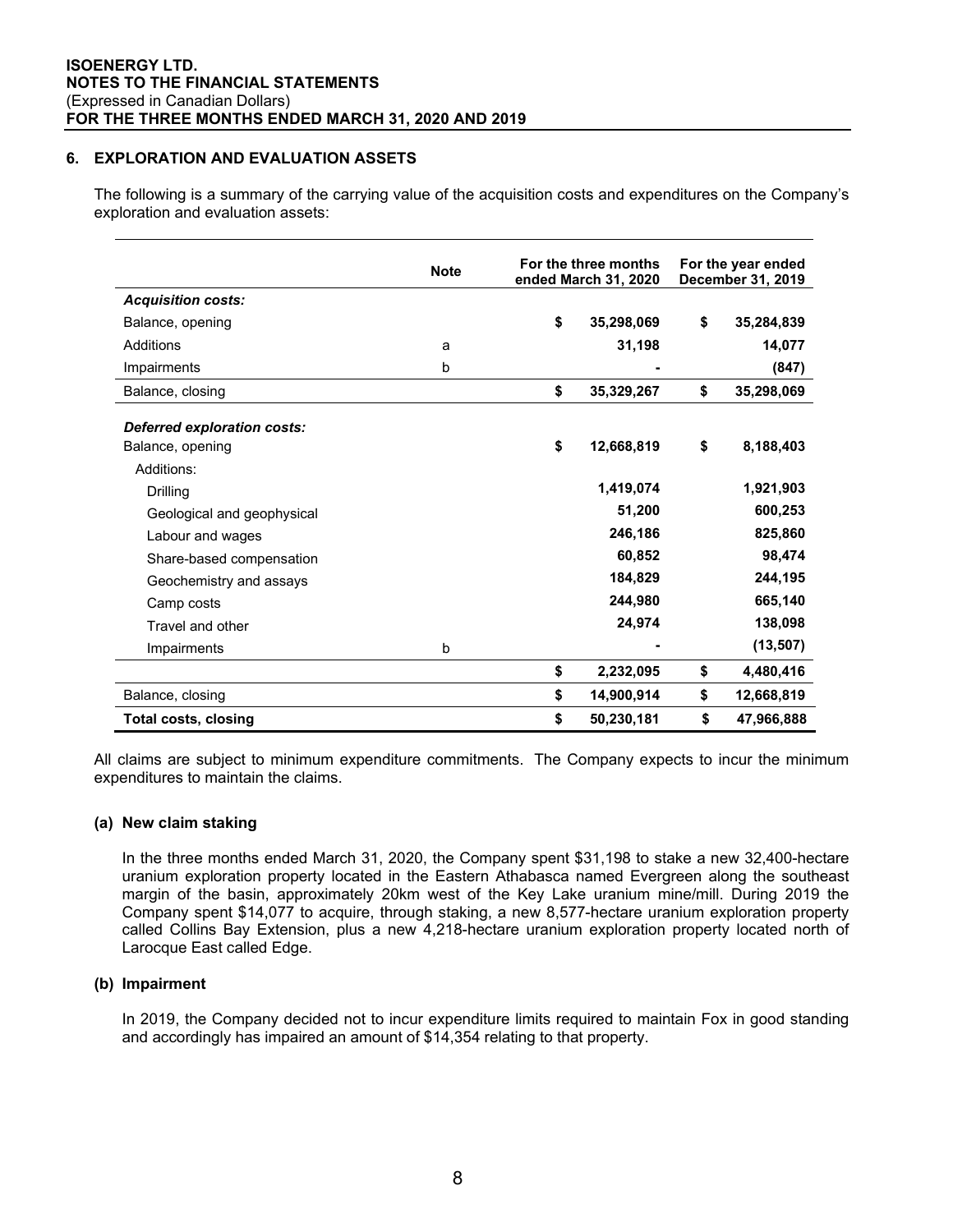## **7. LEASE LIABILITY**

|                                                                         | For the three months ended<br>March 31, 2020 |          | For the year ended December | 31, 2019  |
|-------------------------------------------------------------------------|----------------------------------------------|----------|-----------------------------|-----------|
| Opening balance, January 1                                              | \$                                           | 209,231  | \$                          |           |
| Lease liability recognized on adoption of IFRS 16<br>on January 1, 2019 |                                              |          |                             | 259,512   |
| Interest on lease liability                                             |                                              | 2,615    |                             | 11,862    |
| Payments                                                                |                                              | (16,626) |                             | (62, 143) |
| Lease liability, end of period                                          |                                              | 195,220  |                             | 209,231   |
| Less Current portion                                                    |                                              | (66,745) |                             | (66, 745) |
| Long-term lease liability                                               | \$                                           | 128,475  | S                           | 142.486   |

On January 1, 2019 the Company adopted IFRS 16 – Leases retrospectively with the cumulative effect on initially applying the standard recognized at the date of initial application.

The lease is for an office space lease that extends to May 31, 2023. The discount rate applied to the lease is 5%. See Note 5 for information related to the leased asset. In addition to the lease payments the Company pays approximately \$47,000 annually related to operating costs and realty taxes of the leased office space. This amount is reassessed annually based on actual costs incurred.

IsoEnergy has a Facilities and Shared Services Agreement ("**NxGold Agreement**") with NxGold Ltd. ("**NxGold**"), a related company. IsoEnergy sub-leases approximately 50% of its office space to NxGold in exchange for \$2,500 per month. The NxGold Agreement was terminated March 31, 2020. (The space was sub-leased to a third party on April 1, 2020). The Company accounts for the sublease as an operating lease with amounts received from NxGold recognized as rental income from January 1, 2019.

As at March 31, 2020, the minimum future lease payments relating to the leased asset are as follows:

| 2020 | 50.059    |
|------|-----------|
| 2021 | 66,745    |
| 2022 | 66.745    |
| 2023 | 27,810    |
|      | \$211,359 |

In addition to the leased asset above, the Company engages a drilling company to carry out its drilling programs on its exploration and evaluation properties. The drilling company provides all required equipment. These contracts are short-term, and the Company has elected not to apply the recognition and measurement requirements of IFRS 16 to them. Payments to the drilling company in the three months ended March 31, 2020 were \$1,331,366 (March 31, 2019 - \$696,099).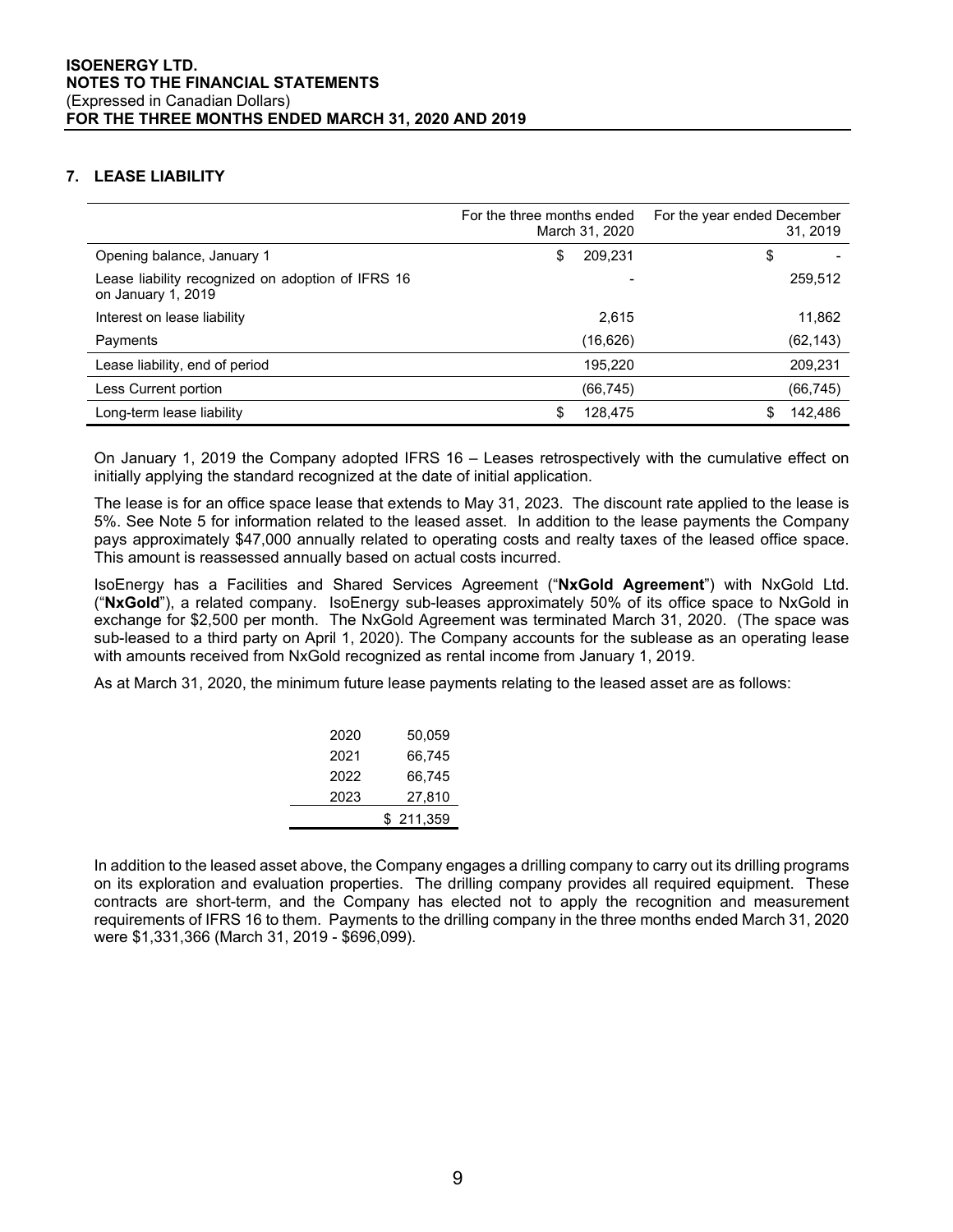## **8. COMMITMENTS**

The Company has raised funds through the issuance of flow-through shares. Based on Canadian tax law, the Company is required to spend this amount on eligible exploration expenditures by December 31 of the year after the year in which the shares were issued.

The premium received for a flow-through share, which is the price received for the share in excess of the market price of the share, is recorded as a flow-through share premium liability. This liability is subsequently reduced when the required exploration expenditures are made, on a pro rata basis, and accordingly, a recovery of flowthrough premium is then recorded as a reduction in the deferred tax expense to the extent that deferred income tax assets are available.

As of March 31, 2020, the Company is obligated to spend \$1,286,000 on eligible exploration expenditures by the end of 2020. As the commitment is satisfied, the remaining balance of the flow-through premium liability is derecognized.

The flow-through share premium liability is comprised of:

|                                                                                                                | ended March 31, 2020 | For the three months | For the year<br>ended December<br>31, 2019 |           |  |
|----------------------------------------------------------------------------------------------------------------|----------------------|----------------------|--------------------------------------------|-----------|--|
| Balance, opening                                                                                               |                      | 227.522              |                                            | 550,392   |  |
| Liability incurred on flow-through shares issued<br>Settlement of flow-through share liability on expenditures |                      |                      |                                            | 233.340   |  |
| made                                                                                                           |                      | (141, 753)           |                                            | (556,210) |  |
| Balance, closing                                                                                               |                      | 85.769               |                                            | 227.522   |  |

## **9. INCOME TAXES**

Deferred income tax expense comprises:

|                                                    |   | For the three months ended<br>March 31 |  |            |  |
|----------------------------------------------------|---|----------------------------------------|--|------------|--|
|                                                    |   | 2020                                   |  | 2019       |  |
| Deferred income tax recovery related to operations | S | (133, 126)                             |  | (111, 372) |  |
| Flow-through renunciation                          |   | 574,098                                |  | 381,155    |  |
| Release of flow-through share premium liability    |   | (141, 753)                             |  | (192, 502) |  |
| Deferred income tax expense                        | S | 299,219                                |  | 77,281     |  |

In the three months ended March 31, 2020 the Company incurred \$2,126,288 (three months ended March 31, 2019 - \$1,411,684) of eligible exploration expenditures in respect of its flow-through share commitments (Note 8). A deferred income tax expense is recognized due to the taxable temporary difference arising from capitalized exploration and evaluation assets with no tax basis as a result of the renunciation of the tax attributes to the investors in the flow-through shares.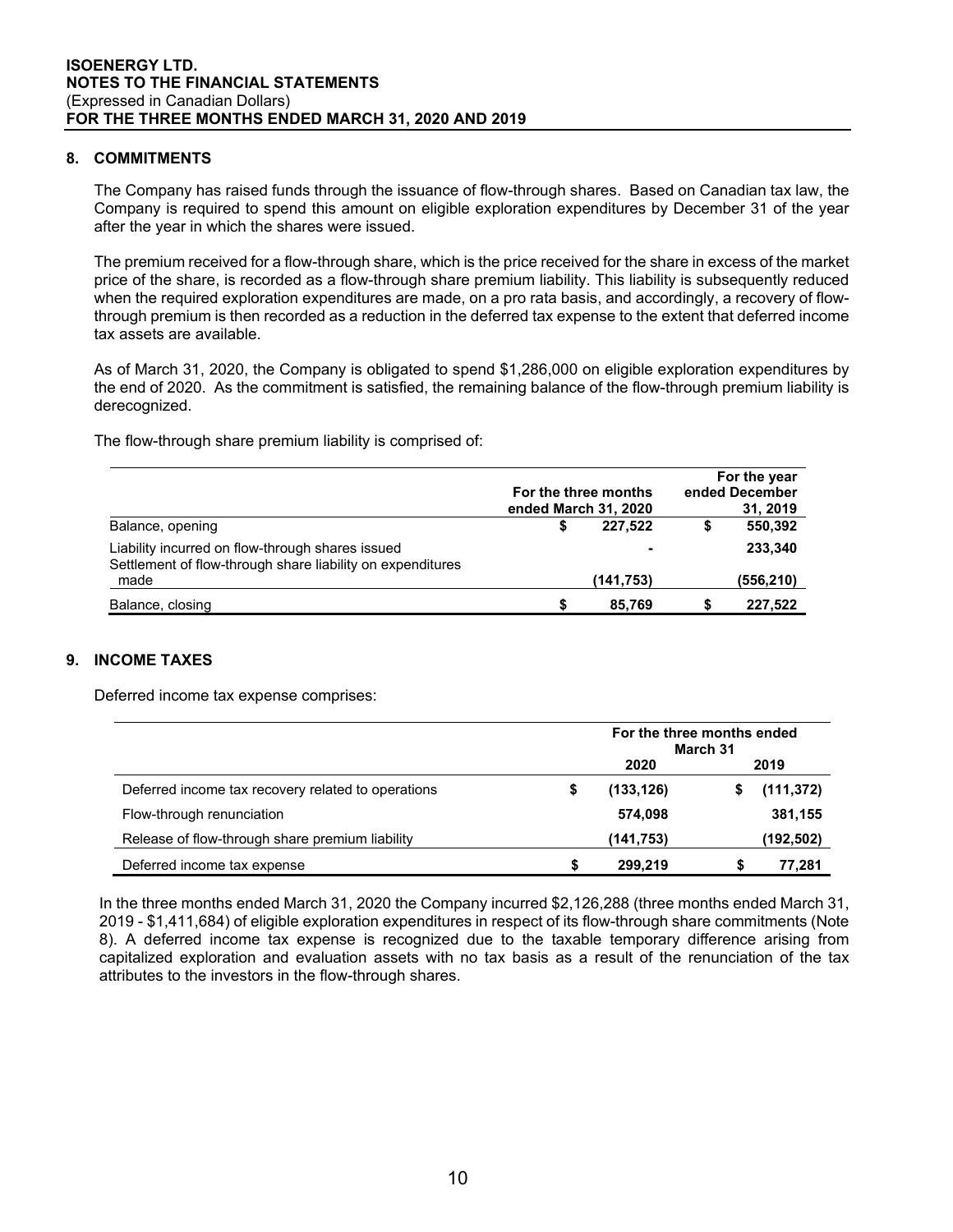## **10. SHARE CAPITAL**

**Authorized Capital** - Unlimited number of common shares with no par value.

#### **Issued**

In the three months ended March 31, 2020 the Company issued 6,089 shares on the exercise of warrants for proceeds of \$2,314.

For the year ended December 31, 2019:

(a) On December 3, 2019, the Company issued 7,778,000 flow-through shares (the "**FT Shares**") at a price of \$0.45 per FT Share for aggregate gross proceeds of \$3,500,100.

On December 9, 2019 the Company issued 8,056,858 units at a price of \$0.40 per Unit for aggregate gross proceeds of \$3,222,743 (the "**Unit**"). Each Unit consisted of one non-flow through common share and onehalf of a share purchase warrant (the "**Warrant**") with each Warrant entitling the holder to purchase an additional common share for a period of two years at an exercise price of \$0.60. The Warrants were valued at \$nil using the residual method.

Share issuance costs for the funds raised in December 2019 were \$322,802, net of \$95,556 of tax. Share issuance costs includes \$64,449 related to 466,680 brokers' warrants which were valued using the Black-Scholes model with a corresponding amount added to the Warrant reserve account in Equity. The brokers' warrants entitle the holder to purchase an additional common share for a period of two years at an exercise price of \$0.45.

(b) The Company issued 68,774 shares on the exercise of warrants for proceeds of \$26,134.

#### **Stock Options**

Pursuant to the Company's stock option plan, directors may, from time to time, authorize the issuance of options to directors, officers, employees and consultants of the Company, enabling them to acquire up to 10% of the issued and outstanding common shares of the Company. The options can be granted for a maximum term of 10 years and are subject to vesting provisions as determined by the Board of Directors of the Company.

Stock option transactions and the number of stock options outstanding on the dates set forth below are summarized as follows:

|                               | <b>Number of options</b> | <b>Weighted average</b><br>exercise price per<br>share |
|-------------------------------|--------------------------|--------------------------------------------------------|
| Outstanding January 1, 2019   | 6,320,000                | 0.74                                                   |
| Granted                       | 100,000                  | 0.50<br>S                                              |
| Outstanding December 31, 2019 | 6,420,000                | 0.74<br>£.                                             |
| Granted                       | 1,735,000                | \$0.385                                                |
| Outstanding, March 31, 2020   | 8,155,000                | 0.66<br>S                                              |
| Number of options exercisable | 6,179,990                | 0.75                                                   |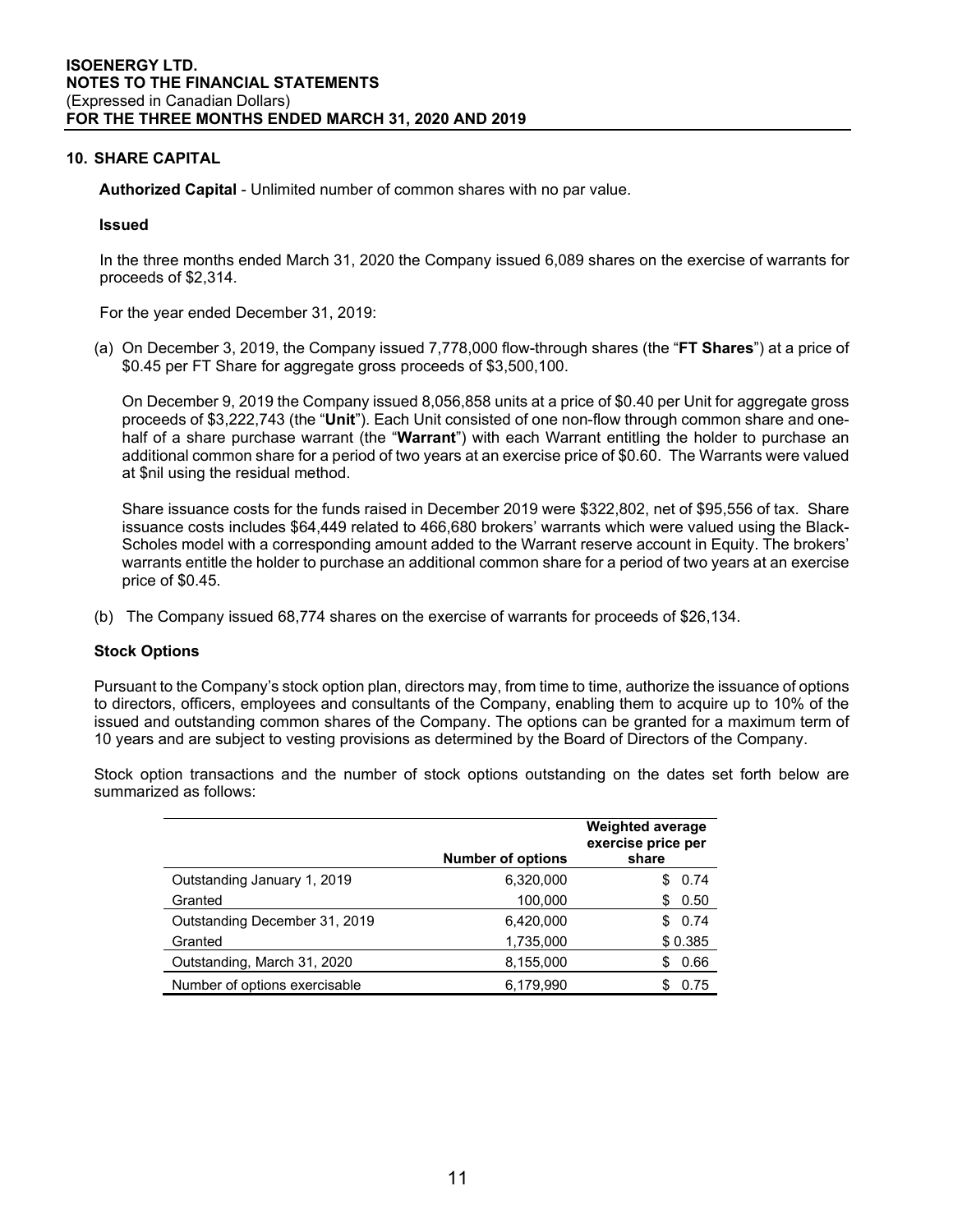## **10. SHARE CAPITAL (continued)**

| Number of<br>options | <b>Exercise</b><br>price per<br>option | Number of<br>options<br>exercisable | <b>Exercise</b><br>price per<br>option | Vestina | Remaining<br>contractual<br>life (years) | <b>Expiry date</b> |
|----------------------|----------------------------------------|-------------------------------------|----------------------------------------|---------|------------------------------------------|--------------------|
|                      |                                        |                                     |                                        |         |                                          |                    |
| 3,100,000            | \$1.00                                 | 3,100,000                           | \$1.00                                 |         | 1.6                                      | October 25, 2021   |
| 100,000              | \$1.00                                 | 100,000                             | \$1.00                                 |         | 1.6                                      | October 24, 2021   |
| 250,000              | \$1.00                                 | 250,000                             | \$1.00                                 |         | 1.8                                      | January 4, 2022    |
| 50.000               | \$1.00                                 | 50,000                              | \$1.00                                 |         | 2.2                                      | May 25, 2022       |
| 400.000              | \$0.57                                 | 400.000                             | \$0.57                                 |         | 2.8                                      | January 8, 2023    |
| 1,080,000            | \$0.36                                 | 719.994                             | \$0.36                                 | (i)     | 3.3                                      | July 30, 2023      |
| 40.000               | \$0.36                                 | 40.000                              | \$0.36                                 |         | 3.3                                      | July 30, 2023      |
| 1,250,000            | \$0.42                                 | 833.331                             | \$0.42                                 | (i)     | 3.8                                      | December 28, 2023  |
| 50.000               | \$0.42                                 | 50.000                              | \$0.42                                 |         | 3.8                                      | December 28, 2023  |
| 100,000              | \$0.50                                 | 75,000                              | \$0.50                                 | (ii)    | 4.2                                      | June 5, 2024       |
| 1,685,000            | \$0.385                                | 561,665                             | \$0.385                                | (i)     | 4.8                                      | January 24, 2025   |
| 50.000               | \$0.385                                |                                     | \$0.385                                | (ii)    | 4.8                                      | January 24, 2025   |
| 8,155,000            | \$0.66                                 | 6,179,990                           | \$0.75                                 |         |                                          |                    |

As at March 31, 2020, the Company has stock options outstanding and exercisable as follows:

(i) 1/3 annually with 1/3 vesting immediately

(ii) 25% quarterly starting one quarter after the grant date

The Company uses the Black-Scholes option pricing model to calculate the fair value of granted stock options. The model requires management to make estimates, which are subjective and may not be representative of actual results. Changes in assumptions can materially affect fair value estimates. The following weighted average assumptions were used to estimate the grant date fair values for the three months ended March 31, 2020:

| Expected stock price volatility                | 75%      |
|------------------------------------------------|----------|
| Expected life of options                       | 5 years  |
| Risk free interest rate                        | 1.39%    |
| Expected dividend yield                        | $0.00\%$ |
| Weighted average exercise price                | \$0.385  |
| Weighted average fair value per option granted | \$0.24   |

The Company has share-based compensation related to options that vested or forfeited in the period. Sharebased compensation in the period is as follows:

|                                                          | 2020    | 2019     |
|----------------------------------------------------------|---------|----------|
| Capitalized to exploration and evaluation assets         | 60.852  | \$28.503 |
| Expensed to the statement of loss and comprehensive loss | 142.486 | 63,098   |
|                                                          | 203.338 | \$91.601 |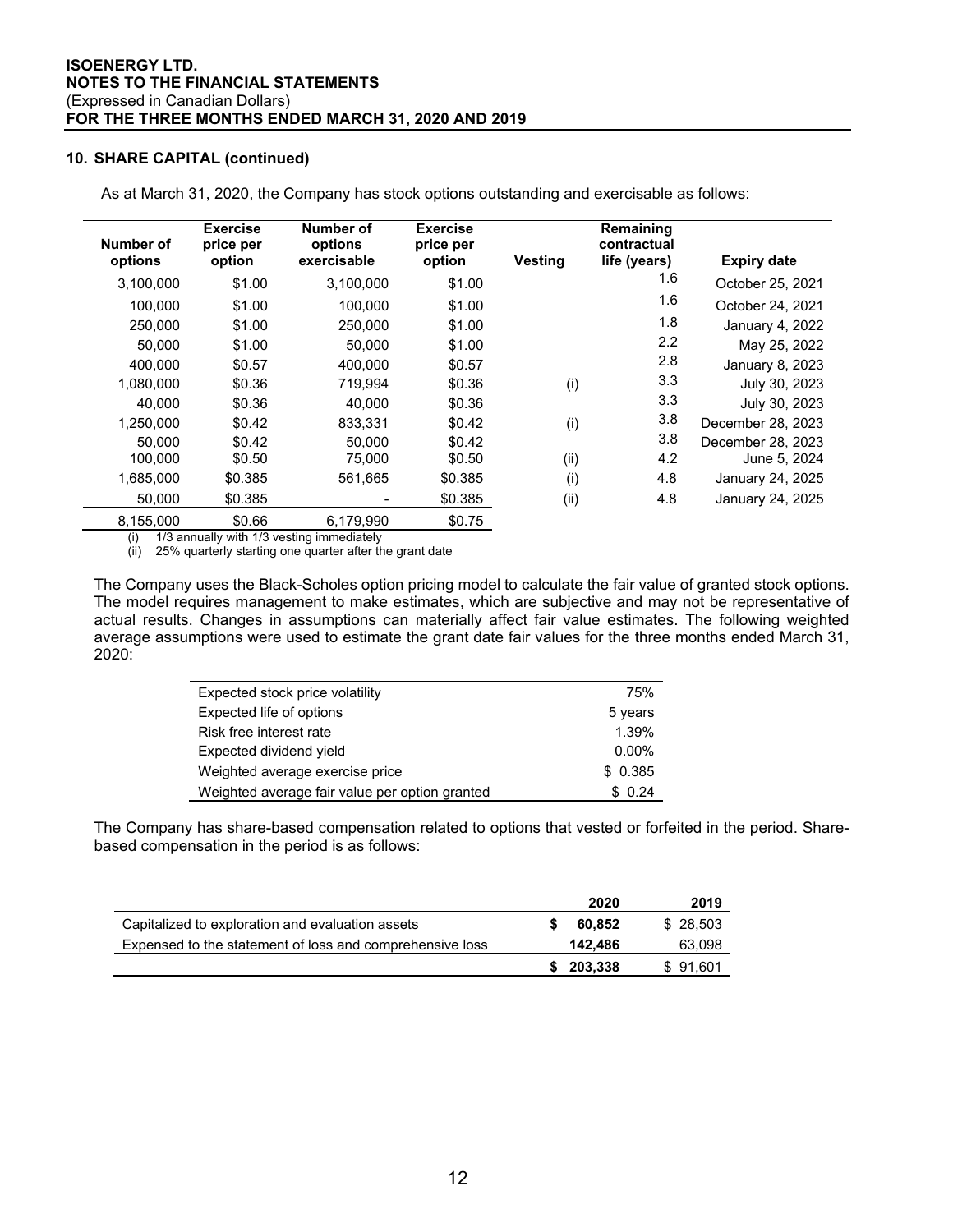## **10. SHARE CAPITAL (continued)**

#### **Warrants**

As of March 31, 2020, the Company has the following warrants outstanding:

| <b>Expiry Date</b> | <b>January 1, 2020</b> | <b>Exercised</b> | March 31, 2020 | Weighted<br>average exercise<br>price per warrant |
|--------------------|------------------------|------------------|----------------|---------------------------------------------------|
| December 20, 2020  | 484.774                | (6,089)          | 478,685        | \$0.38                                            |
| April 21, 2021     | 2,400,260              |                  | 2,400,260      | \$0.60                                            |
| December 6, 2021   | 4.028.429              |                  | 4,028,429      | \$0.60                                            |
| December 3, 2021   | 466.680                | ٠                | 466.680        | \$0.45                                            |
|                    | 7,380,143              | (6,089)          | 7,374,054      | \$0.58                                            |

On December 3, 2019, the Company issued 466,680 warrants for services which were valued at \$64,449. The Company uses the Black-Scholes option pricing model to calculate the fair value of warrants issued for services. The model requires management to make estimates, which are subjective and may not be representative of actual results. Changes in assumptions can materially affect fair value estimates. The following assumptions were used to estimate the fair value of the warrants issued for services for the year ended December 31, 2019:

| Expected stock price volatility | 75%      |
|---------------------------------|----------|
| Expected life of warrants       | 2 years  |
| Risk free interest rate         | 1.55%    |
| Expected dividend yield         | $0.00\%$ |
| Exercise price                  | \$0.44   |
| Fair value per warrant          | \$0.14   |

## **11. RELATED PARTY TRANSACTIONS**

Key management personnel include those persons having authority and responsibility for planning, directing and controlling the activities of the Company as a whole. The Company has determined that key management personnel consists of executive and non-executive members of the Company's Board of Directors and corporate officers.

Remuneration attributed to key management personnel is summarized as follows:

| Three months ended March 31, 2020                           | <b>Short term</b><br>compensation |         | Share-based<br>compensation |         | Total |         |
|-------------------------------------------------------------|-----------------------------------|---------|-----------------------------|---------|-------|---------|
| Expensed in the statement of loss and<br>comprehensive loss |                                   | 135.897 | S.                          | 107.994 | SS.   | 243.891 |
| Capitalized to exploration and evaluation assets            |                                   | 103,103 |                             | 32.814  |       | 135,917 |
|                                                             |                                   | 239,000 |                             | 140.808 |       | 379,808 |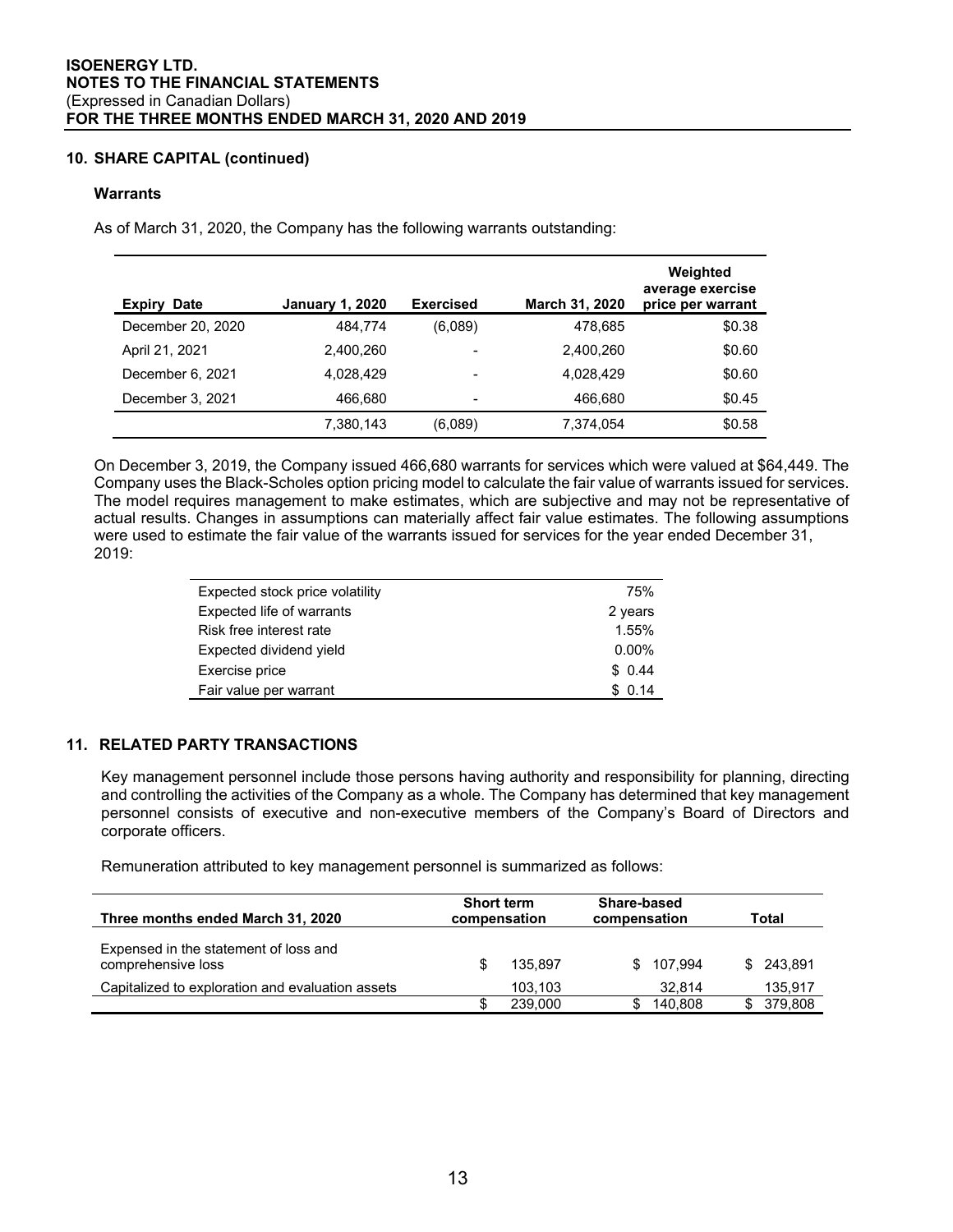## **11. RELATED PARTY TRANSACTIONS (continued)**

| Three months ended March 31, 2019                           | <b>Short term</b><br>compensation | Share-based<br>compensation | Total   |  |  |
|-------------------------------------------------------------|-----------------------------------|-----------------------------|---------|--|--|
| Expensed in the statement of loss and<br>comprehensive loss | 129,852                           | 57.451<br>SS.               | 187,303 |  |  |
| Capitalized to exploration and evaluation assets            | 98,330                            | 9.816                       | 108,146 |  |  |
|                                                             | 228,182                           | 67.267                      | 295.449 |  |  |

As of March 31, 2020, nil (December 31, 2019 – \$34,500) was included in accounts payable and accrued liabilities owing to directors and officers for compensation.

On December 9, 2019, NexGen acquired 7,371,858 Units of the Company (see note 10).

The Company charges office lease and administrative expenditures to NxGold, a company with officers and directors in common. During the three months ended March 31, 2020, office lease and administrative expenditures charged to NxGold amounted to \$26,533 (2019 – \$26,533). At March 31, 2020, NxGold owes IsoEnergy nil (December 31, 2019 – \$8,844).

#### **12. CAPITAL MANAGEMENT**

The Company manages its capital structure and adjusts it, based on the funds available to the Company, in order to support the acquisition, exploration and evaluation of assets. The Board of Directors does not impose quantitative return on capital criteria for management, but rather relies on the expertise of the Company's management to sustain the future development of the business.

In the management of capital, the Company considers all types of equity and is dependent on third party financing, whether through debt, equity, or other means. Although the Company has been successful in raising funds to date, there is no assurance that the Company will be successful in obtaining required financing in the future or that such financing will be available on terms acceptable to the Company.

The properties in which the Company currently has an interest are in the exploration stage. As such the Company, has historically relied on the equity markets to fund its activities. The Company will continue to assess new properties and seek to acquire an interest in additional properties if it determines that there is sufficient geologic or economic potential and if it has adequate financial resources to do so.

Management reviews its capital management approach on an on-going basis and believes that this approach, given the relative size of the Company, is reasonable. The Company is not subject to externally imposed capital requirements. There were no changes in the Company's approach to capital management during the period.

## **13. FINANCIAL INSTRUMENTS**

The Company's financial instruments consist of cash, accounts receivable, accounts payable and accrued liabilities. The fair values of the Company's financial instruments approximate their carrying value, due to their short-term maturities or liquidity. The Company's cash and accounts receivable are classified at their amortized costs.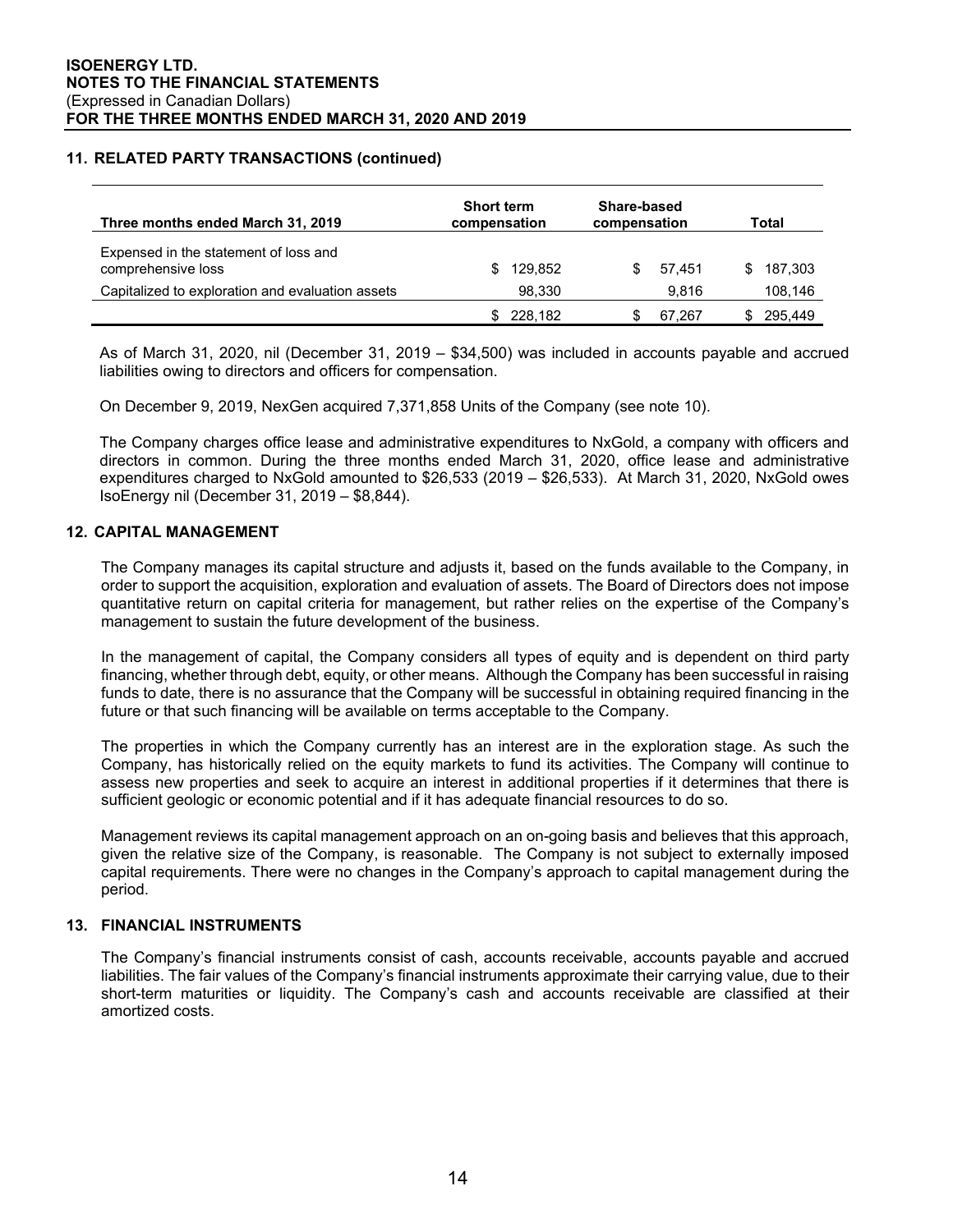## **13. FINANCIAL INSTRUMENTS (continued)**

#### **Financial instrument risk exposure**

As at March 31, 2020, the Company's financial instrument risk exposure and the impact thereof on the Company's financial instruments are summarized below:

## **(a) Credit Risk**

Credit risk is the risk that one party to a financial instrument will fail to discharge an obligation and cause the other party to incur a financial loss. As at March 31, 2020, the Company has cash on deposit with a large Canadian bank. Credit risk is concentrated as a significant amount of the Company's cash and cash equivalents is held at one financial institution. Management believes the risk of loss to be remote. The Company's accounts receivable consists of input tax credits receivable from the Government of Canada and interest accrued on cash equivalents. Accordingly, the Company does not believe it is subject to significant credit risk.

#### **(b) Liquidity Risk**

Liquidity risk is the risk that an entity will encounter difficulty in raising funds to meet its obligations under financial instruments. The Company manages liquidity risk by maintaining sufficient cash balances. Liquidity requirements are managed based on expected cash flows to ensure that there is sufficient capital to meet short-term obligations. As at March 31, 2020, the Company had a working capital balance of \$3,684,509, including cash of \$3,722,561.

#### **(c) Market Risk**

Market risk is the risk of loss that may arise from changes in market factors such as interest rates, foreign exchange rates and commodity and equity prices.

#### **(i) Interest Rate Risk**

Interest rate risk is the risk that the future cash flows from a financial instrument will fluctuate due to changes in market interest rates. The Company holds its cash in bank accounts that earn variable interest rates. Due to the short-term nature of these financial instruments, fluctuations in market rates do not have a significant impact on the estimated fair value of the Company's cash and cash equivalent balances as of March 31, 2020.

#### **(ii) Foreign Currency Risk**

The functional currency of the Company is the Canadian dollar. Currency transaction risk and currency translation risk is the risk that fluctuations of the Canadian dollar in relation to other currencies may impact the fair value of financial assets, liabilities and operating results. As of March 31, 2020, the Company had no financial assets or liabilities that were subject to currency translation risk. The Company maintains a Canadian dollar bank account in Canada.

#### **(iii) Price risk**

The Company is exposed to price risk with respect to commodity and equity prices. Equity price risk is defined as the potential adverse impact of movements in individual equity prices or general movements in the level of the stock market on the Company's financial performance. Commodity price risk is defined as the potential adverse impact of commodity price movements and volatilities on financial performance and economic value. Future declines in commodity prices may impact the valuation of long-lived assets. The Company closely monitors the commodity prices of uranium, individual equity movements, and the stock market.